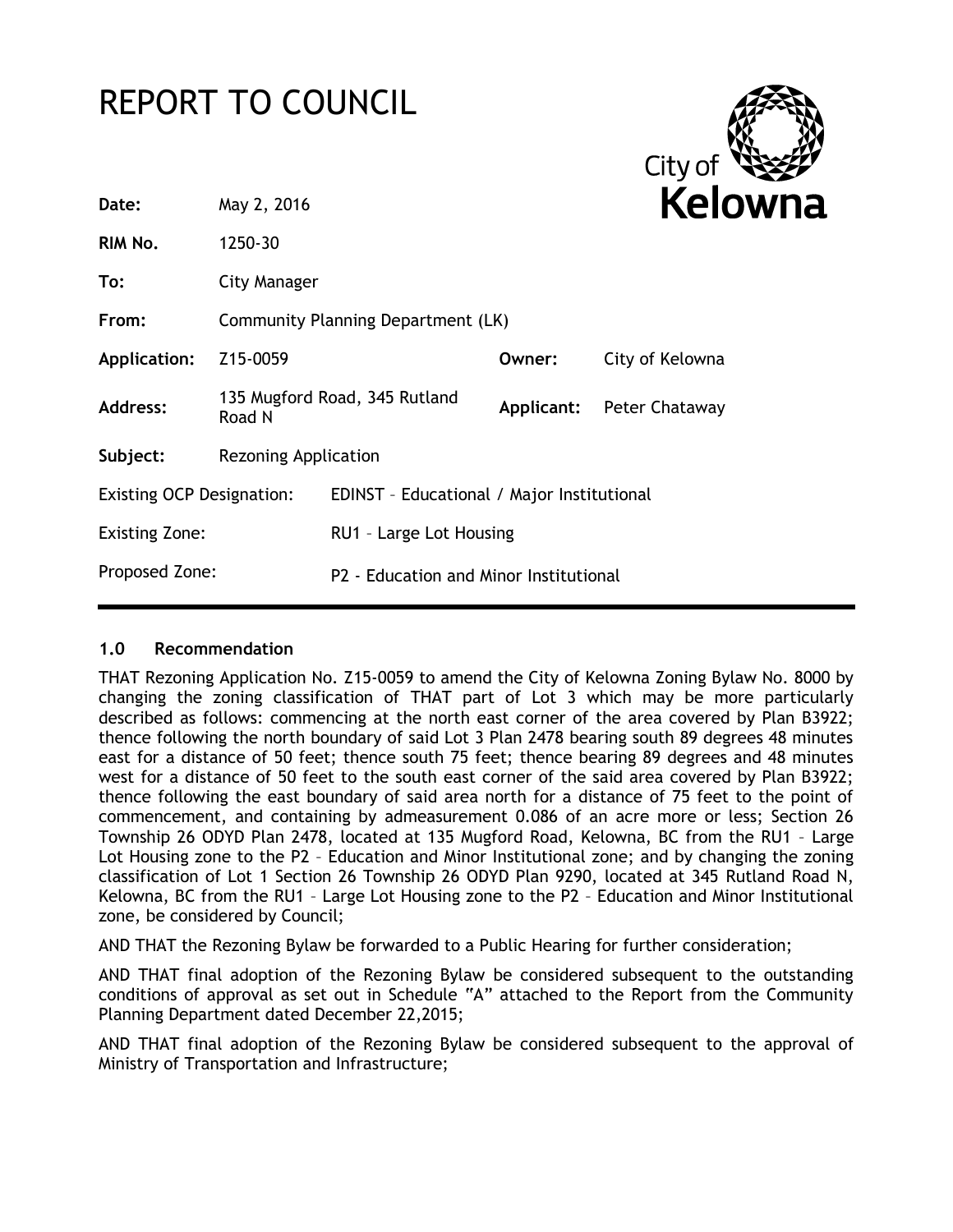AND FURTHER THAT final adoption of the Rezoning Bylaw be considered in conjunction with Council's consideration of a Heritage Alteration Permit for the subject property.

#### **2.0 Purpose**

To rezone the subject properties to facilitate the redevelopment and adaptive re-use of the heritage building and site.

#### **3.0 Community Planning**

Community Planning Staff supports the proposed rezoning to permit the redevelopment of the subject properties, which includes the building known as old Saint Aidan's Church. This is a highly visible location within the Rutland area at the corner of Rutland Road N and Mugford Road. The historic church is listed on the municipal heritage registry for its association within the Anglican Church, its importance to the early community of Rutland and its architectural Arts and Crafts style. The proposed rezoning is consistent with the Official Community Plan (OCP) Future Land Use for the parcels.

In 2013, the City of Kelowna commissioned the firm, Donald Luxton and Associates Inc., to provide an independent heritage impact statement of the proposed rehabilitation of the subject site. The purpose of the report was to evaluate the impact of the proposed development on character-defining elements of the historic church and to provide conservation recommendations to mitigate potential adverse impacts. The report concluded that the proposed changes to the building are acceptable from a heritage perspective and balanced with the proposed modern uses.

#### **4.0 Proposal**

#### 4.1 Background Lych Gate

St. Aidan's Anglican Church was built in 1933 and is located on the corner parcel addressed at 365 Rutland Road N. The neighbourhood is mainly single family homes with multi-residential located across Rutland Road N. The church is a onestorey, front gabled building. In 1938 an addition of the chancel at the rear of the building and the vestry on the north side was completed. In 1958, the front vestibule was enclosed as the original



porch was relocated and reused as the Lych Gate. In 1990, the church was deconsecrated and purchased by the City of Kelowna. Currently, the structure is not occupied and exterior openings have been boarded up. The building is situated in a road right of way and cannot be preserved in its current location. The proposal will see it relocated centrally on the site. The characterdefining elements of materials, forms and spatial configurations will be preserved throughout the adaptive re-use and renovation.

In 2009, St. Aidan's Church was identified as high priority for conservation work through the City's Heritage Asset Management Strategy. A Request for Expressions of Interest was put out in 2012. The submission from the Okanagan Buddhist Cultural Society (OBCS) garnered further discussion. After the Request for Proposal (RFP) process, The City of Kelowna and OBCS signed a Memorandum of Understanding agreement (MOU) based on the premise that The City of Kelowna would sell the land to the OBCS. The MOU establishes the future conservation objectives and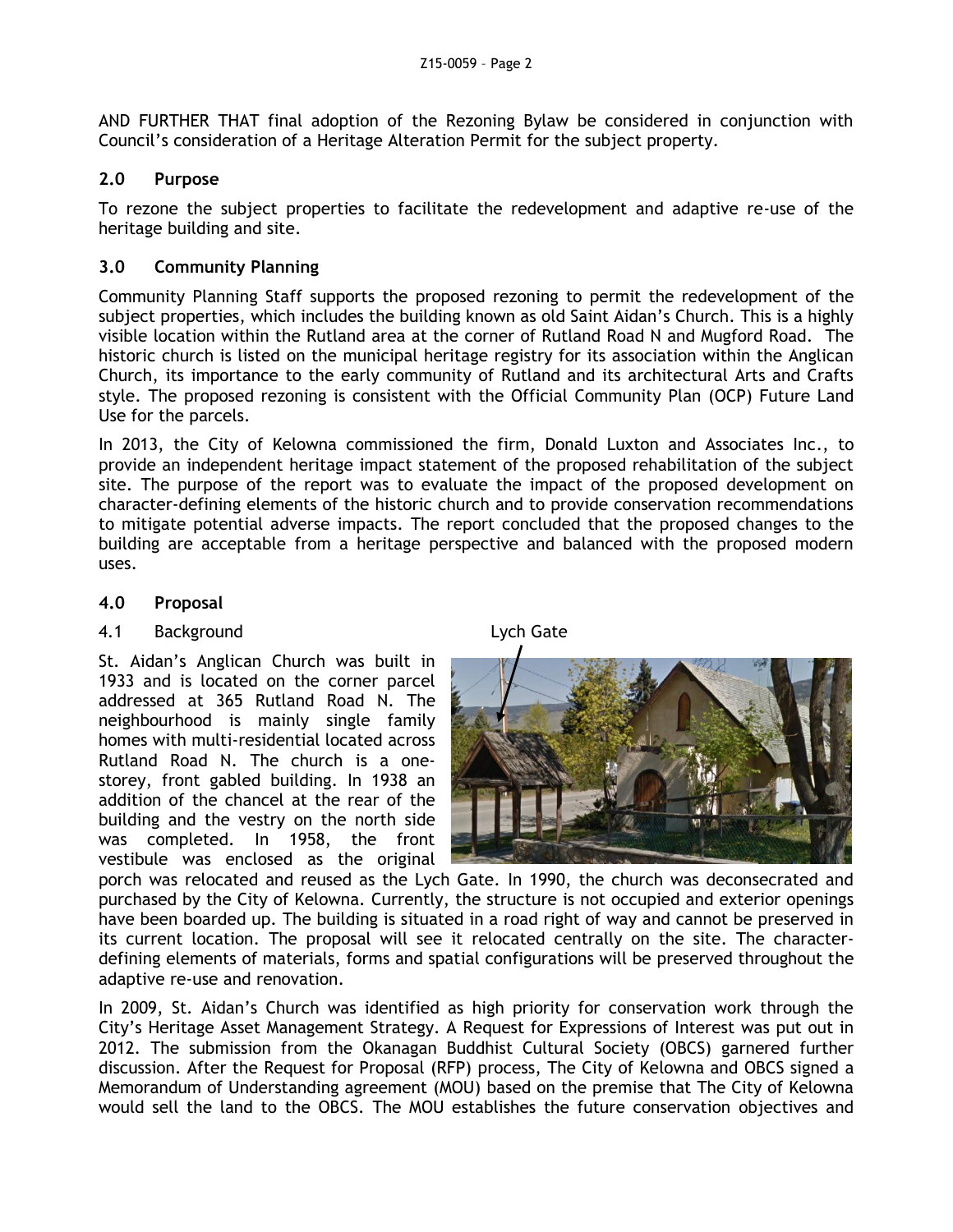acceptable uses with respect to the redevelopment and restoration of the old St. Aidan's Church building.

#### 4.2 Project Description

The goal is the adaptive re-use of the building with conservation of the structure and site in a manner that will showcase and celebrate it as a community heritage asset. The Society is proposing to conserve the existing old St. Aidan's Church building. The three subject parcels will be consolidated and the structure centrally located on the new parcel. The proposed addition to the existing building will include a new entry on the north side of the chancel, a church hall and cultural centre on the south side of the chancel, a new foundation and site improvements. The changes to the site will include a parking area at the rear of the parcel and a publicly accessible Friendship Garden in the northwest corner. A Heritage Alteration Permit (HAP) will be required for the proposed changes and will be considered by Council at a later date, should the rezoning be successful, along with the requirement of a Heritage Designation (HD) in the form of a municipal bylaw.

The proposal consists of three parcels which will be consolidated. 135 Mugford Road was purchased by the City in 1992 and was leased as an Early Years Learning Centre until it was demolished in the mid-2000's. 345 Rutland Road was purchased by the City in 2004 and the single family dwelling was rented until it was demolished in 2014. 365 Rutland Road is the St. Aidan's Church site. As part of the lot consolidation, future road widening requirements will see a 3.2 m road dedication along Rutland Road N and a 9.14 m road dedication along Mugford Road. This will include a new corner rounding. These requirements will establish the new property lines of the consolidated parcel. To ensure the provision of a future rear lane is possible, a road reserve will be registered.

The redevelopment of the parcels will provide on-site parking, increase the accessibility of the site, and create an open and inviting garden area. The parking area will provide accessible parking with ramp access, a loading area and a turnaround stall.

Staff views the proposed redevelopment of the site positively. The heritage building will be adaptively re-used with many of the original character defining elements preserved. Since the relocation of the structure is unavoidable due to the road widening requirement, the new central location ensures the building is still the prominent feature of the parcel. The proposed modern use of the building as a Cultural Centre will provide a positive contribution to the Rutland Town Centre.

#### 4.3 Site Context

The subject properties are located at the intersection of Rutland Road N and Mugford Road. The proposal consists of three parcels, 345 & 365 Rutland Rd N and 135 Mugford Rd which will be consolidated into one larger parcel. The Future Land Use Designation is EDINST – Educational / Major Institutional and is within the Rutland Urban Centre and the Permanent Growth Boundary.

| <b>Orientation</b> | <b>Zoning</b>                         | <b>Land Use</b>         |
|--------------------|---------------------------------------|-------------------------|
| North              | RU1 - Large Lot Housing               | Single Dwelling Housing |
| East               | RU1 - Large Lot Housing               | Single Dwelling Housing |
| South              | RU1 - Large Lot Housing               | Single Dwelling Housing |
| West               | RM5 - Medium Density Multiple Housing | Apartments              |

Adjacent land uses are as follows: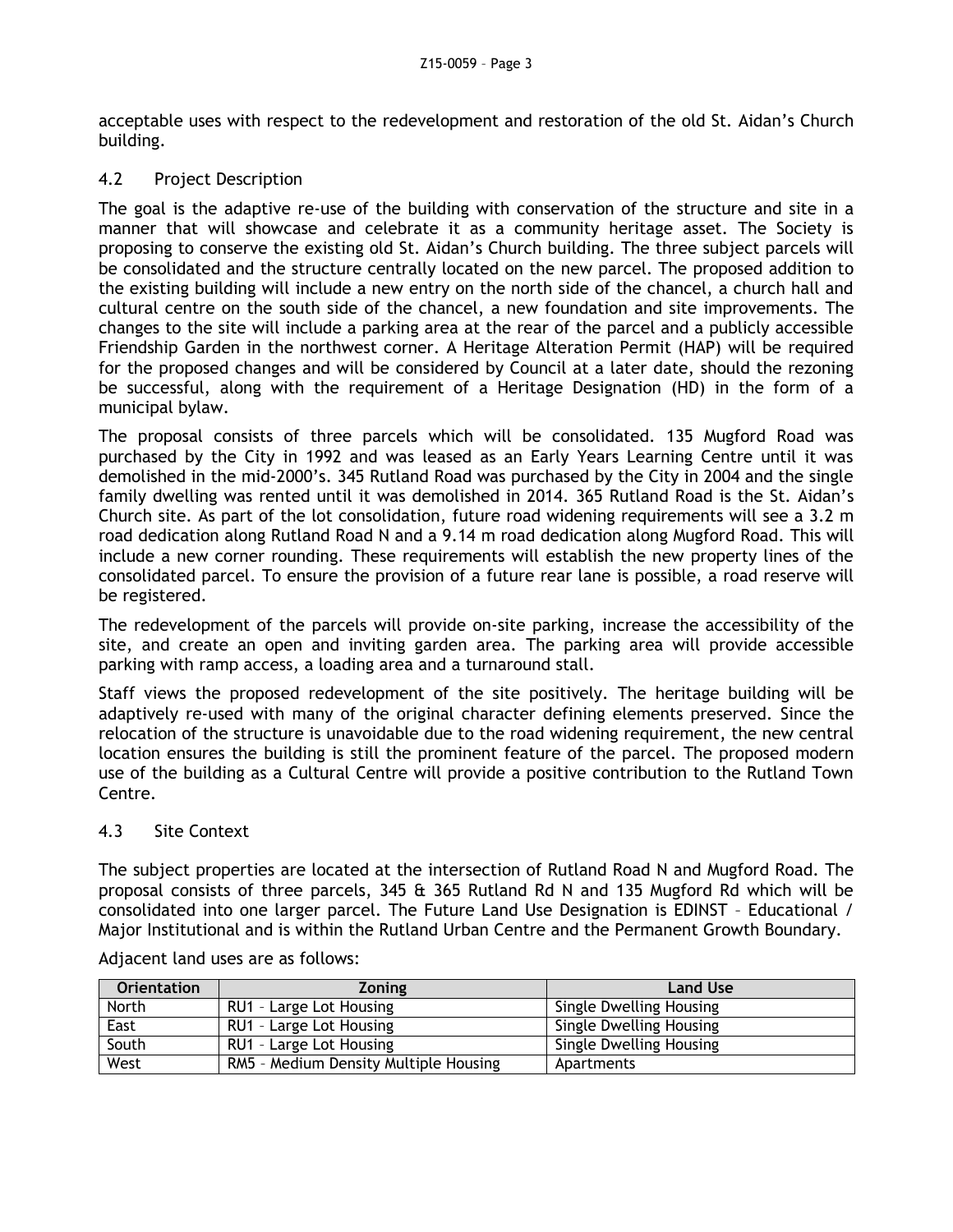

## **Subject Property Map:**

### 4.4 Zoning Analysis Table

| <b>Zoning Analysis Table</b>                                          |                             |                           |  |  |  |
|-----------------------------------------------------------------------|-----------------------------|---------------------------|--|--|--|
| <b>CRITERIA</b>                                                       | <b>P2 ZONE REQUIREMENTS</b> | <b>PROPOSAL</b>           |  |  |  |
| Existing Lot/Subdivision Regulations                                  |                             |                           |  |  |  |
| Minimum Lot Area                                                      | $660 \text{ m}^2$           | 1490 $m2$ (proposed lot)  |  |  |  |
| Minimum Lot Width                                                     | $\overline{18}$ m           | 36.52 m                   |  |  |  |
| Minimum Lot Depth                                                     | 30 <sub>m</sub>             | 41.16 m                   |  |  |  |
| Development Regulations                                               |                             |                           |  |  |  |
| Maximum Floor Area Ratio                                              | 1.0                         | 0.20                      |  |  |  |
| Maximum Site Coverage<br>(buildings)                                  | 40%                         | 20.04%                    |  |  |  |
| <b>Maximum Site Coverage</b><br>(buildings, driveways and<br>parking) | 60%                         |                           |  |  |  |
| Maximum Height                                                        | 13.5 m or 3 stories         | 6.7 m (proposed addition) |  |  |  |
| Minimum Front Yard                                                    | 6.0 <sub>m</sub>            | 6.10 m                    |  |  |  |
| Minimum Side Yard (south)                                             | 4.5 <sub>m</sub>            | 4.9 <sub>m</sub>          |  |  |  |
| Minimum Side Yard (north)                                             | 6.0 <sub>m</sub>            | 14.36 m                   |  |  |  |
| Minimum Rear Yard                                                     | 7.5 <sub>m</sub>            | 19.2 m                    |  |  |  |
| <b>Other Regulations</b>                                              |                             |                           |  |  |  |
| Minimum Parking Requirements                                          | 21                          | 21                        |  |  |  |
| Minimum Bicycle Parking                                               | 5                           | 5                         |  |  |  |
| Minimum Loading Space                                                 |                             |                           |  |  |  |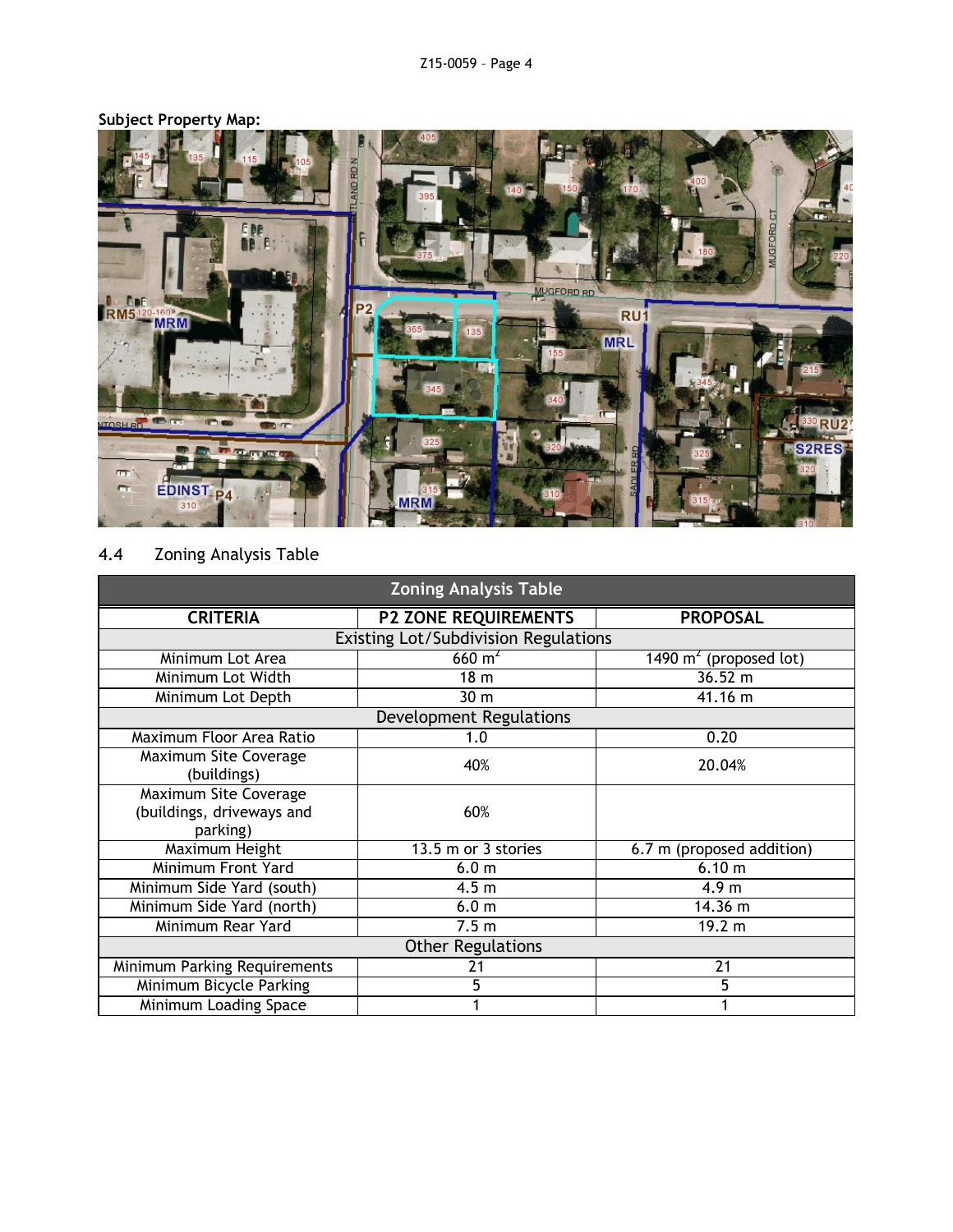#### **5.0 Current Development Policies**

5.1 Kelowna Official Community Plan (OCP)

#### **Development Process**

Heritage Register.<sup>1</sup> Use the Kelowna Heritage Register for fully informed decision-making regarding land use of heritage properties.

Heritage Designation.<sup>2</sup> Encourage owners of properties listed in the Kelowna Heritage Register and identified as significant to voluntarily provide long-term heritage protection to their properties through the use of a Heritage Designation Bylaw.

#### 5.2 Heritage Conservation Area Development Guidelines

#### **Restoration Guidelines for Designated Heritage Sites**. 3

- Authenticity to the architectural style, original site configuration, landscaping and auxiliary structures are encouraged to be adhere to for all restorations.
- Colour schemes are encouraged to be authentic to the period and architectural style of the designated building.

#### **6.0 Technical Comments**

- 6.1 Building & Permitting Department
	- Development Cost Charges (DCC's) are required to be paid prior to issuance of any Building Permit(s)
	- Placement permits are required for any sales or construction trailers that will be on site. The location(s) of these are to be shown at time of development permit application.
	- A Building Code analysis is required for the structure at time of building permit applications.
	- Fire resistance ratings are required for storage, janitor and/or garbage enclosure room(s). The drawings submitted for building permit is to clearly identify how this rating will be achieved and where these area(s) are located.
	- An exit analysis is required as part of the code analysis at time of building permit application. The exit analysis is to address travel distances within the units, multiple parking areas (future), number of required exits per area, accessibility etc
	- Size and location of all signage to be clearly defined as part of the development permit. This should include the signage required for the building addressing to be defined on the drawings per the bylaws on the permit application drawings.
	- Full Plan check for Building Code related issues will be done at time of Building Permit applications. Please indicate how the requirements of Radon mitigation are being applied to this structure.
- 6.2 Development Engineering Department
	- See Attachment "A"

<sup>-</sup><sup>1</sup> City of Kelowna Official Community Plan, Policy 5.7.1 (Development Process Chapter).

 $2$  City of Kelowna Official Community Plan, Policy 5.7.2 (Development Process Chapter).

 $3$  City of Kelowna Abbott Street & Marshall Street Heritage Conservation Area, Policy 4.11 (Development Guidelines).